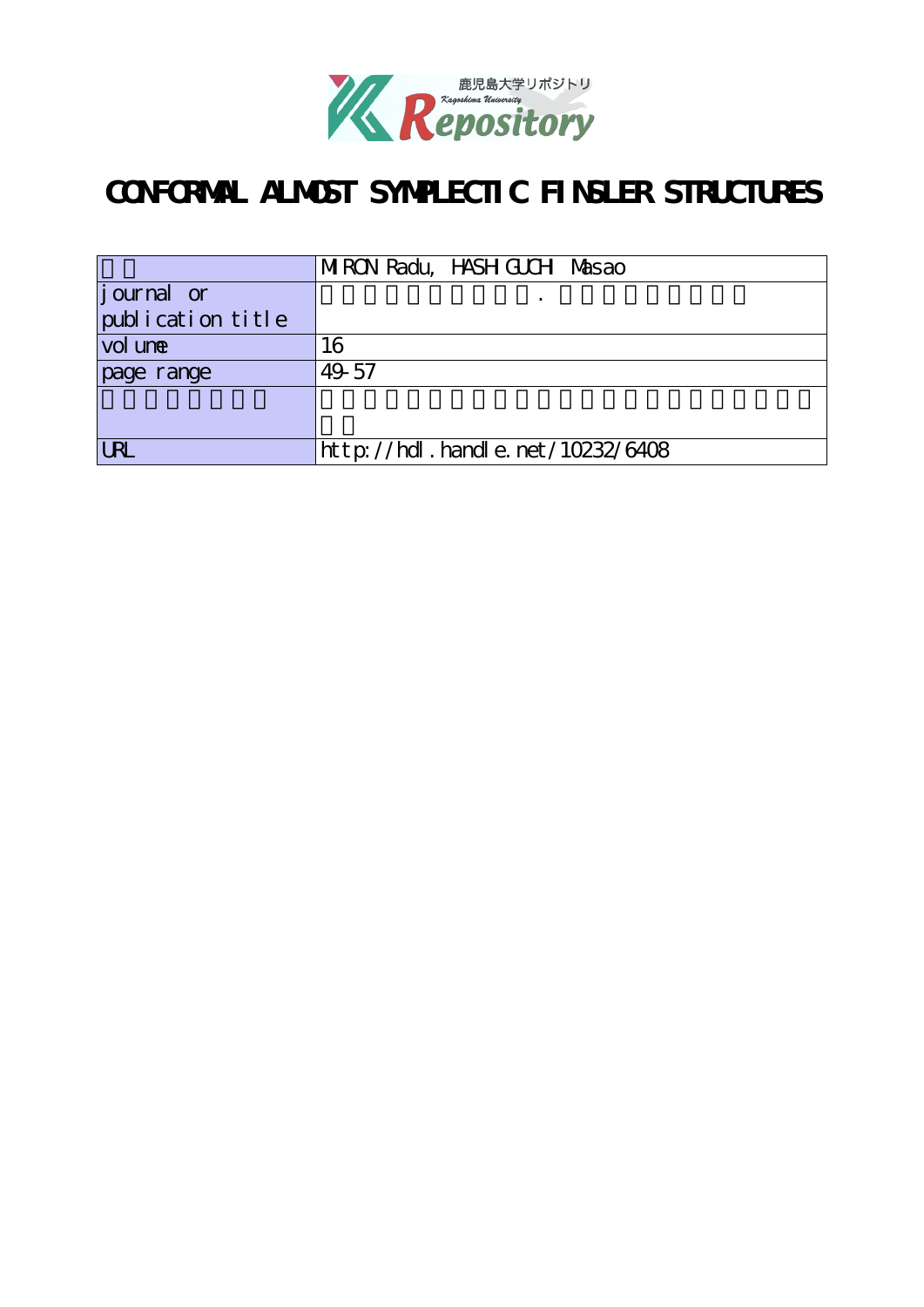# **CONFORMAL ALMOST SYMPLECTIC FINSLER STRUCTURES**

|                   | MRON Radu, HASH GUCH Masao                  |  |  |  |
|-------------------|---------------------------------------------|--|--|--|
| journal or        |                                             |  |  |  |
| publication title |                                             |  |  |  |
| vol une           | 16                                          |  |  |  |
| page range        | 49-57                                       |  |  |  |
|                   |                                             |  |  |  |
|                   |                                             |  |  |  |
| <b>URL</b>        | $http$ : //hdl. handle. net /10232/00007016 |  |  |  |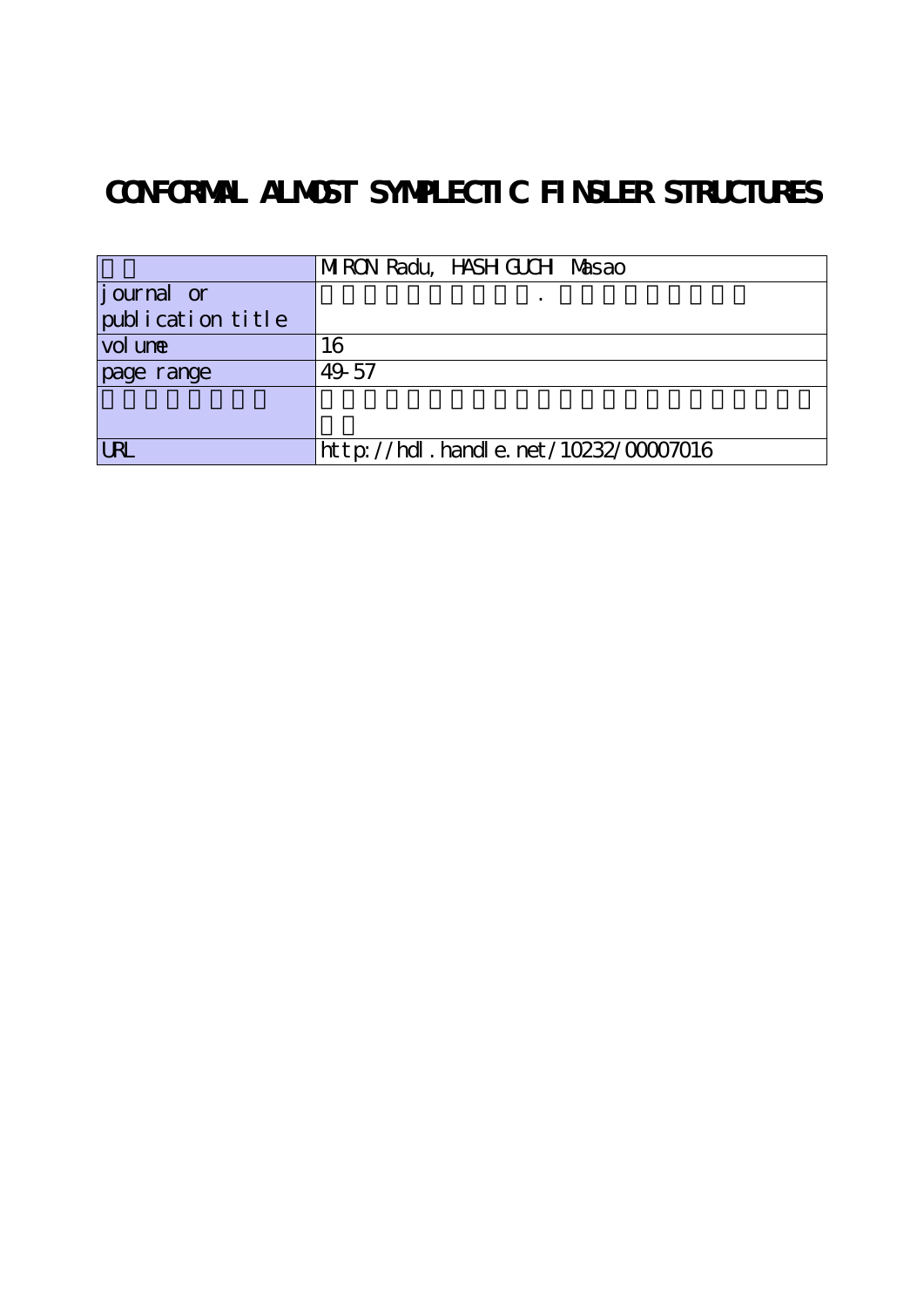Rep. Fac. Sci., Kagoshima Univ., (Math., Phys., & Chem.), No.16, p.49-57, 1983

# CONFORMAL ALMOST SYMPLECTIC FINSLER STRUCTURES

### By

Radu MIRON\* and Masao HASHIGUCHI\*\*

#### (Received September 10, 1983)

### Abstract

In a Finsler space the Finsler connections compatible with the given Finsler metric  $g_{ij}$  are the metrical Finsler connections, which are characterized as ones preserving the length of a vector under parallel displacements. If we consider the conformal Finsler structure  $e^{2\rho}g_{ij}$ , the compatible Finsler connections are the conformal Finsler connections, which are characterized as ones preserving the angle between vectors under parallel displacements. The authors [3, 4] have recently investigated these connections in detail.

On the other hand, continued from them, the authors [5] have treated an almost symplectic Finsler structure  $a_{ij}$ , which is defined as an alternate, non-degenerate Finsler tensor field of type (0, 2), and have especially considered the problem of its integrability, in terms of the compatible Finsler connections.

The purpose of the present paper is to discuss a conformal almost symplectic Finsler structure  $e^{2\sigma}a_{ij}$ . We first introduce such a structure (§ 1) and define the compatible Finsler connections (§ 2). And the structure of the set of all such connections is discussed (§ 3), and it is shown that the group of their transformations preserving a non-linear connection gives various important invariants (§ 4). Finally, by lifting a conformal almost symplectic Finsler structure to the tangent bundle ( $\S$  5), we solve the problem of integrability of the structure  $(§ 6).$ 

As to the terminology and notations we retain those in our previous joint papers [4, 5], which are based on Matsumoto  $[1, 2]$ . And all the theorems are proved applying the methods given in [4, 5] ; so the proofs and the detailed references are almost omitted.

# §1. The notion of c.a.s-Finsler structure.

Let M be a differentiable manifold of dimension  $2n$ .  $x=(x^{i})$  and  $y=(y^{i})$  denote a point of M and a supporting element respectively. Let  $\mathfrak{A}_2(M)$  be the set of all alternate Finsler tensor fields of type (0, 2) on M. The relation for  $a_{ij}$ ,  $b_{ij} \in \mathfrak{A}_2(M)$  defined by

(1.1)  $a_{ij} \sim b_{ij} \Longleftrightarrow \exists \sigma(x, y) | a_{ij} = e^{2\sigma}b_{ij}$ 

is an equivalent relation of  $\mathfrak{A}_2(M)$ . Since the property  $\det(a_{ij})\neq 0$  is preserved by the relation, we can define as follows.

**Definition 1.1.** An equivalence class  $\hat{a}$  of  $\mathfrak{A}_2(M)$  is called a *conformal almost symplec*tic (abbreviated to c.a.s-) Finsler structure, if  $a_{ij} \in \hat{a}$  is non-degenerate:  $det(a_{ij}) \neq 0$ .

Facultatea de Mathematică, Universitatea "Al. I. Cuza", Iasi, Romania.

Department of Mathematics, Faculty of Science, Kagoshima University, Kagoshima, Japan.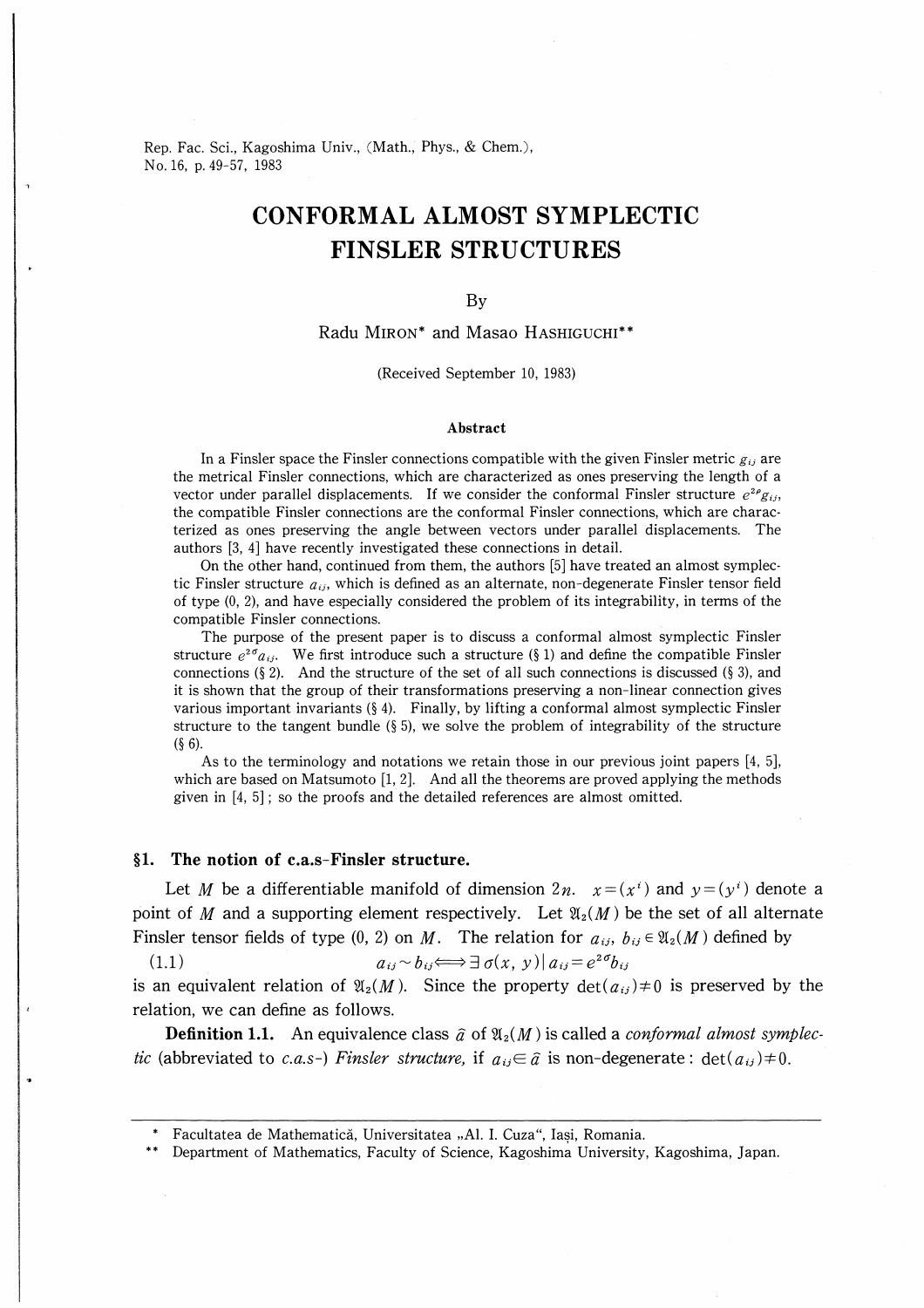Every  $a_{ij}' \in \hat{a}_{ij}$  is expressed by

$$
(1.2) \t\t a'_{ij} = e^{2\sigma} a_{ij},
$$

and defines an almost symplectic (abbreviated to a.s-) Finsler structure. An example of a c.a.s-Finsler structure is given by  $\hat{a}_{ij}$  from an example of an a.s-Finsler structure  $a_{ij}$ [5].

Given a c.a.s-Finsler structure  $\hat{a}$ , we can associate Obata's operators :

(1.3) 
$$
\Theta_{sj}^{ir} = \frac{1}{2} (\delta_s^i \delta_j^r - a_{sj} a^{ir}), \ \Theta_{sj}^{*ir} = \frac{1}{2} (\delta_s^i \delta_j^r + a_{sj} a^{ir}),
$$

where  $a_{ij} \in \hat{a}$ , and  $(a^{ij})$  is the inverse matrix of  $(a_{ij})$ :

1.4) ai3alh-∂lF.

Since the relation (1.2) implies

(1.5)  $a^{ij} = e^{-2\sigma} a^{ij}$ .

Obata's operators do not depend on the representative of  $\tilde{a}$ .

# §2. C.a.s-Finsler connections.

On the analogy of the conformal Finsler connections for a conformal Finsler structure, we shall define the Finsler connections which seem to be compatible with a given c.a.s-Finsler structure as follows.

**Definition 2.1.** Let  $\hat{a}$  be a c.a.s-Finsler structure. A Finsler connection is called conformal almost symplectic with respect to  $\hat{a}$ , if for  $a_{ij} \in \hat{a}$  there exists a 1-form  $\omega =$  $\tilde{\omega}_k dx^k + \dot{\omega}_k \delta y^k \in A^1(T(M))$  such that

$$
(2.1) \t a_{ij|k}=2\tilde{\omega}_k a_{ij}, \ a_{ij}|_k=2\dot{\omega}_k a_{ij}.
$$

This definition is well-defined, because we have

**Theorem 2.1.** Let a Finsler connection satisfy (2.1) for  $a_{ij} \in \hat{a}$ . Then for  $a'_{ij} = e^{2\sigma} a_{ij}$ it yields

(2.2) aij¥k-26dkCt a, aij¥k-2cbkdij,

where  $\omega = \omega + d\sigma$ .

A c.a.s-Finsler connection with respect to  $\hat{a}$  determines an equivalence class  $\tilde{\omega}$  of  $\Lambda^1(T(M))$ , classified by the equivalent relation defined by

(2.3) co′~a)≠=⇒co -co is exact.

When we want to express explicitly that a c.a.s-Finsler connection  $FT$  satisfies (2.1) for a fixed  $a_{ij} \in \hat{a}$ , we shall say a c.a.s-Finsler connection with respect to  $\hat{a}_{ij}$ , corresponding to  $\omega$ , and denote  $FT(\omega)$ .

Let X, Y be two Finsler vector fields. Then  $a_{ij} \in \hat{a}$  defines a Finsler scalar field (2.4) a(X, Y)-aaX'YJ.

Given a c.a.s-Finsler connection  $FT(\omega)$  with respect to  $\hat{a}_{ij}$ , if X, Y are parallel along a curve  $C(x^{i}(t))$  in M, with respect to a curve  $\tilde{C}(x^{i}(t), y^{i}(t))$  in  $T(M)$  mapped on C by the canonical projection of  $T(M)$ , the above  $a(X, Y)$  satisfies the property

(2.5) 
$$
da(X, Y)/dt = (\tilde{\omega}_k(dx^k/dt) + \dot{\omega}_k(\delta y^k/dt))a(X, Y)
$$
along C with respect to  $\tilde{C}$ . Since (1.2) implies

(2.6) a¥X, Y)-e2aa(x, Y),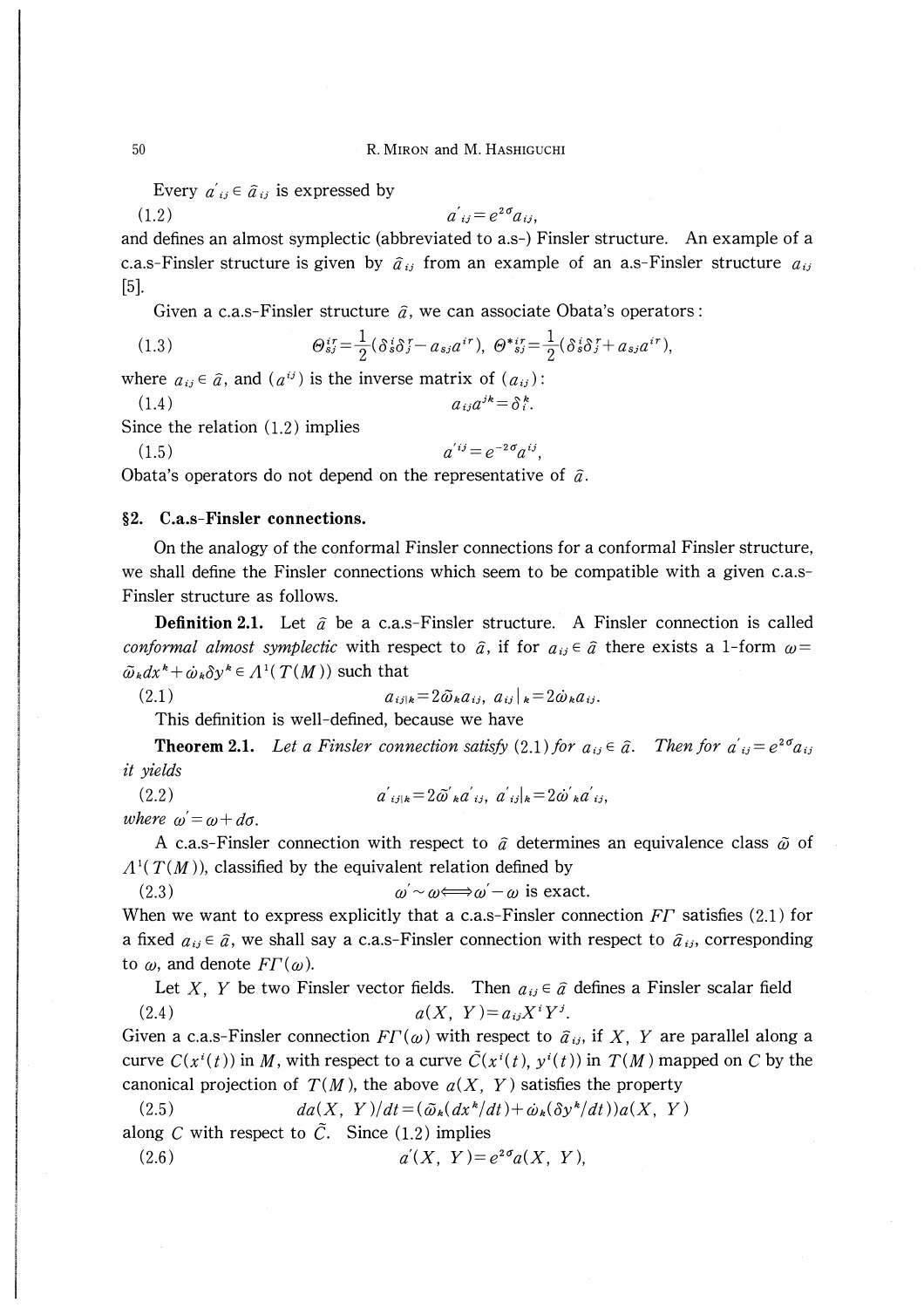the property (2.5) has the meaning depending on  $\hat{a}$ , and we can also define a c.a.s-Finsler connection as a Finsler connection satisfying the property  $(2.5)$  for arbitrary parallel X, Y along arbitrary C with respect to arbitrary  $\tilde{C}$ .

If we consider the case  $\omega = 0$  in Theorem 2.1, we have the following definition and theorem.

**Definition 2.2.** A c.a.s-Finsler connection FT with respect to  $\hat{a}$  is called *almost* symplectic if there exists a representative  $a'_{ij} \in \hat{a}$  such that  $a'_{ij|k} = 0$ ,  $a'_{ij|k} = 0$ .

**Theorem 2.2.** A c.a.s-Finsler connection  $FT(\omega)$  with respect to  $\hat{a}_{ij}$  is almost symplectic if and only if the 1-form  $\omega$  is exact.

If we apply the Ricci identities to  $a_{ij}$ , we have similarly to Proposition 3.1 in [4]

**Theorem 2.3.** A c.a.s-Finsler connection is almost symplectic if and only if  $(2.7)$  $R_{skl}^s = 0$ ,  $P_{skl}^s = 0$ ,  $S_{skl}^s = 0$ .

Furthermore, if we put generally

(2.8) 
$$
\begin{cases}\nR_{jkl}^{*} = R_{jkl}^{i} - \frac{1}{2n} \delta_{j}^{i} R_{skl}^{s}, \\
P_{jkl}^{*} = P_{jkl}^{i} - \frac{1}{2n} \delta_{j}^{i} P_{skl}^{s}, \\
S_{jkl}^{*} = S_{jkl}^{i} - \frac{1}{2n} \delta_{j}^{i} S_{skl}^{s},\n\end{cases}
$$

paying attention that Obata's operators are  $h$ - and v-covariantly constant, we have similarly to Theorem 3.4 in [4]

**Theorem 2.4.** The Finsler tensor fields  $\Theta^*{}_{s}^{ir}R^*{}_{rkl}$ ,  $\Theta^*{}_{s}^{ir}P^*{}_{rkl}$ ,  $\Theta^*{}_{s}^{ir}S^*{}_{rkl}$  and their hand v-covariant derivatives of every order vanish, for every  $c.a.s$ -Finsler connection.

## §3. The set of all c.a.s-Finsler connections.

The set of all c.a.s-Finsler connections is determined in the same way as in our paper  $[4]$ .

**Theorem 3.1.** Let  $\overrightarrow{FT}$  be a fixed Finsler connection. The set of all c.a.s-Finsler connections F $\Gamma$  with respect to  $\hat{a}_{ij}$  is given by

(3.1) 
$$
\begin{cases} N_{k}^{i} = N_{k}^{i} - X_{k}^{i}, \\ F_{jk}^{i} = \overset{\circ}{F}_{jk}^{i} + \overset{\circ}{C}_{jm}^{i} X_{k}^{m} + \frac{1}{2} a^{im} (a_{mj})_{k}^{i} - 2 \tilde{\omega}_{k} a_{mj} + a_{mj} \overset{\circ}{|}_{p} X_{k}^{p}) + \Theta_{sj}^{ir} X_{rk}^{s}, \\ C_{jk}^{i} = \overset{\circ}{C}_{jk}^{i} + \frac{1}{2} a^{im} (a_{mj})_{k}^{i} - 2 \dot{\omega}_{k} a_{mj} + \Theta_{sj}^{ir} Y_{rk}^{s}, \end{cases}
$$

where  $\omega$  is an arbitrary 1-form in  $T(M)$ , and  $X^i_{k}$ ,  $X^i_{jk}$ ,  $Y^i_{jk}$  are arbitrary Finsler tensor fields.

Putting  $X_k^i = X_{jk}^i = Y_{jk}^i = 0$  in Theorem 3.1, we have an example of a c.a.s-Finsler connection  $FT(\omega)$  with respect to  $\hat{a}_{ij}$ , which corresponds to the Kawaguchi metrical Finsler connection derived from  $F\Gamma$  in a Finsler space.

**Theorem 3.2.** Let  $\overrightarrow{F}$  be a fixed Finsler connection, and let  $\omega$  be a given 1-form in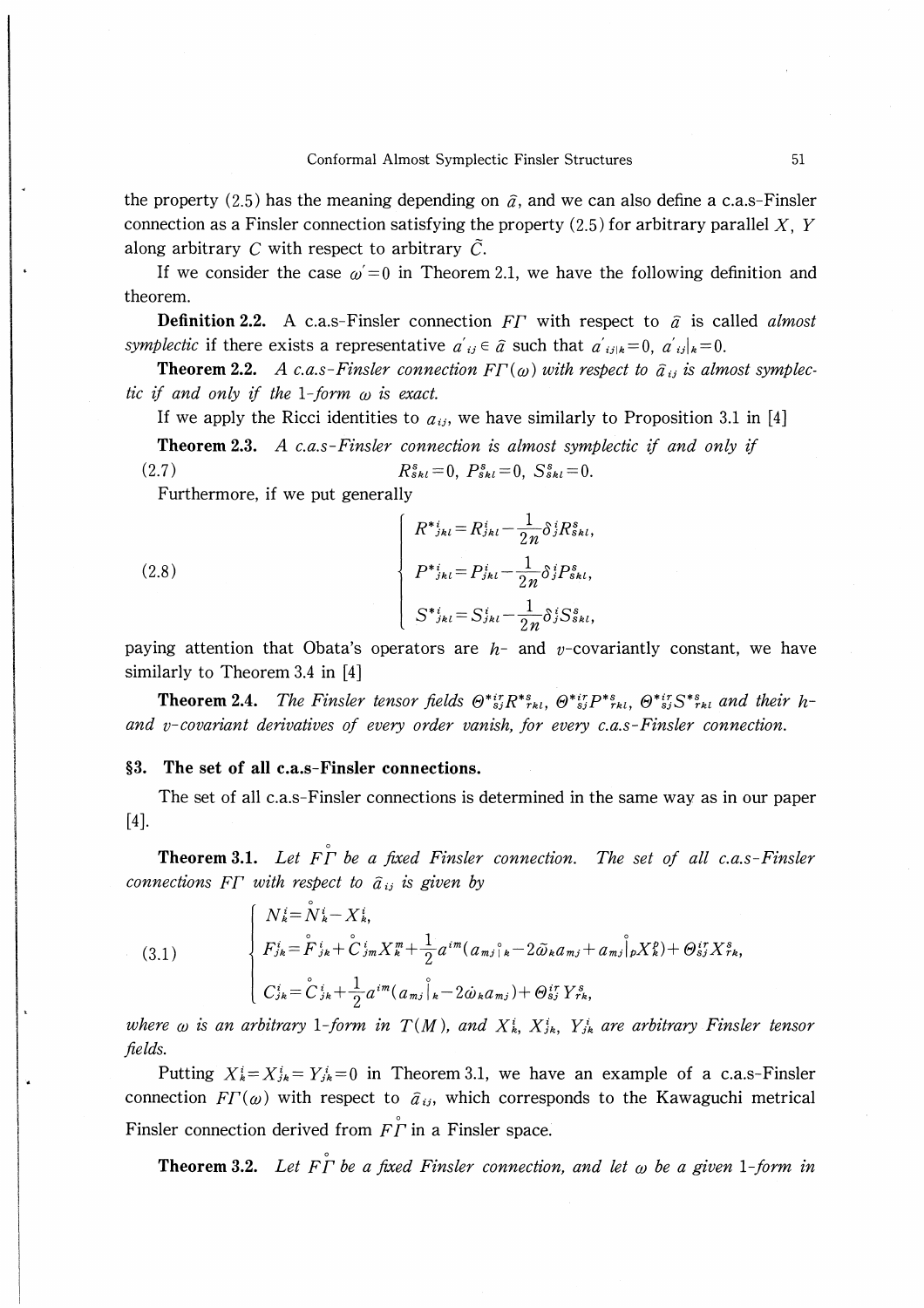$T(M)$ . Then the following Finsler connection is a c.a.s-Finsler connection with respect to  $\hat{a}_{ij}$ , corresponding to  $\omega$ :

(3.2) 
$$
\begin{cases} N_{k}^{i} = N_{k}^{i}, \\ F_{j k}^{i} = \mathring{F}_{j k}^{i} + \frac{1}{2} a^{i m} (a_{m j}{}^{\circ}_{k} - 2 \tilde{\omega}_{k} a_{m j}), \\ C_{j k}^{i} = \mathring{C}_{j k}^{i} + \frac{1}{2} a^{i m} (a_{m j}{}^{\circ}_{k} - 2 \dot{\omega}_{k} a_{m j}). \end{cases}
$$

If we take a c.a.s-Finsler connection  $F\overset{\circ}{\Gamma}(\omega)$  as  $F\overset{\circ}{\Gamma}$  in Theorem 3.1, we have

**Theorem 3.3.** Let  $\overline{F\Gamma}(\omega)$  be a fixed c.a.s-Finsler connections with respect to  $\hat{a}_{ij}$ . Then the set of all c.a.s-Finsler connection  $FT(\omega)$  with respect to  $\hat{a}_{ij}$  is given by

(3.3) 
$$
\begin{cases} N_{k}^{i} = N_{k}^{i} - X_{k}^{i}, \\ F_{jk}^{i} = \overset{\circ}{F}_{jk}^{i} + (\overset{\circ}{C}_{jm}^{i} + \delta_{j}^{i} \dot{\omega}_{m}) X_{k}^{m} + \Theta_{sj}^{i \tau} X_{rk}^{s}, \\ C_{jk}^{i} = \overset{\circ}{C}_{jk}^{i} + \Theta_{sj}^{i \tau} Y_{rk}^{s}, \end{cases}
$$

where  $X_k^i$ ,  $X_{jk}^i$ ,  $Y_{jk}^i$  are arbitrary Finsler tensor fields.

0

Let N be a fixed non-linear connection. We denote by  $FT(N, \omega)$  a c.a.s-Finsler connection, corresponding to  $\omega$  and having N as the non-linear connection. The set in Theorem 3.1 has the following subset.

**Theorem 3.4.** Let  $\overrightarrow{F\Gamma}$  be a fixed Finsler connection. Then the set of all c.a.s-Finsler connection F $\Gamma(\stackrel{\circ}{N}, \omega)$  with respect to  $\widehat{a}_{ij}$  is given by

(3.4)  $N^{\,i}_{\,k}$   $=$   $N^{\,i}_{\,k}$  $F_{jk}=F_{jk}+\frac{1}{2}a^{im}(a_{mj})_k-2\omega_k a_{mj})+\Theta_{sj}^N X_{rk},$ 0  $C_{jk}=C_{jk}+\frac{1}{2}a^{im}(a_{mj}|_k-2\omega_k a_{mj})+\Theta_{sj}$  Y rk  $\circ$  1  $\circ$ 

where  $X_{jk}^i$ ,  $Y_{jk}^i$  are arbitrary Finsler tensor fields.

# §4. The group of transformations of c.a.s-Finsler connections.

Let us consider the transformation  $FT(N, \omega) \rightarrow F\overline{T}(N, \omega')$  of c.a.s-Finsler connections, which preserves the non-linear connection. Owing to Theorem 3.4 we have

**Theorem 4.1.** Two c.a.s-Finsler connections  $FT(N, \omega)$ ,  $F\overline{\Gamma}(N, \omega')$  with respect to  $\hat{a}_{ij}$  are related as follows :

(4.1) 
$$
\begin{cases} \bar{N}_{k}^{i} = N_{k}^{i}, \\ \bar{F}_{j k}^{i} = F_{j k}^{i} - \delta_{j}^{i} \tilde{p}_{k} + \Theta_{s j}^{i r} X_{r k}^{s}, \\ \bar{C}_{j k}^{i} = C_{j k}^{i} - \delta_{j}^{i} \tilde{p}_{k} + \Theta_{s j}^{i r} Y_{r k}^{s}, \end{cases}
$$

where  $p = \omega - \omega$ , and  $X_{jk}^i$ ,  $Y_{jk}^i$  are some Finsler tensor fields.

Conversely, if Finsler tensor fields  $X_{jk}^i$ ,  $Y_{jk}^i$  and a 1-form p on  $T(M)$  are given, then (4.1) is thought to be a transformation of a c.a.s-Finsler connection  $FT(N, \omega)$  with respect to  $\hat{a}_{ij}$  to a c.a.s-Finsler connection  $F\overline{\Gamma}(N, \omega + p)$  with respect to  $\hat{a}_{ij}$ .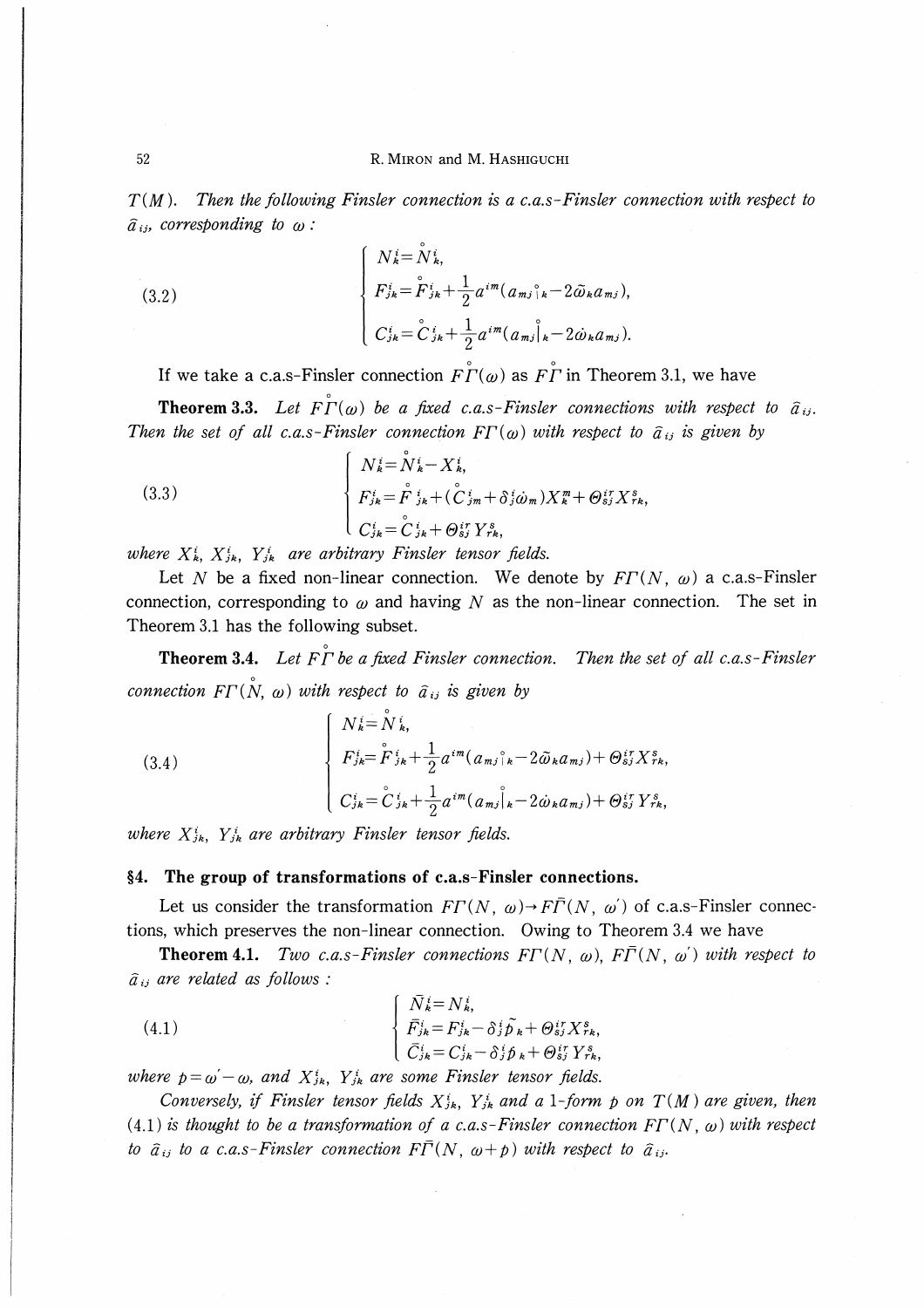Theorem 4.2. The set  $\mathfrak{S}$  of all transformations of c.a.s-Finsler connections with respect to  $\hat{a}_{ij}$  given by (4.1) and mapping product is an abelian group, which acts transitively on the set of all c.a.s-Finsler connections  $FT(N, \omega)$  with respect to  $\hat{a}_{ij}$ .

A transformation given by  $(4.1)$  is expressed by the product of the following two transformations:

 $\bar{N}_{k}^{i} = N_{k}^{i}, \ \bar{F}_{ik}^{i} = F_{ik}^{i} - \delta_{i}^{i} \bar{b}_{k}, \ \bar{C}_{ik}^{i} = C_{ik}^{i} - \delta_{i}^{i} \bar{b}_{k}$  $(4.2)$  $\bar{N}_k^i = N_k^i$ ,  $\bar{F}_{jk}^i = F_{jk}^i + \Theta_{sj}^{ir} X_{rk}^s$ ,  $\bar{C}_{jk}^i = C_{jk}^i + \Theta_{sj}^{ir} Y_{rk}^s$ .  $(4.3)$ 

The former is a so-called co-parallel transformation, and the latter is a transformation of a.s-Finsler connections. Thus we have

**Theorem 4.3.** The group  $\mathfrak{S}$  is the direct product of the group of all co-parallel transformations and the group of all transformations of a.s-Finsler connections.

It is noted that the invariants of  $\mathfrak{C} \mathfrak{S}$  are the invariants of each of these subgroups, and reciprocally. Therefore, in order to obtain the invariants of  $\mathfrak{C} \mathfrak{S}$  we shall pay attention to the invariants  $t_{jk}^i$ ,  $R_{jk}^i$ ,  $t_{ijk}^i$ ,  $R_{ijk}^i$ ,  $T_{ijk}^i$ ,  $S_{ijk}^i$  and  $\chi_{ijk}^a$  ( $a=1, 2, 3, 4$ ) of the latter subgroup, which have been defined in [5] as follows:

(4.4)  
\n
$$
\begin{cases}\nt_{jk}^{i} = \mathfrak{A}_{jk} \{\partial N_{j}^{i}/\partial y^{k}\}, \\
R_{jk}^{i} = \mathfrak{A}_{jk} \{\partial N_{j}^{i}/\partial x^{k}\}, P_{jk}^{i} = \partial N_{j}^{i}/\partial y^{k} - F_{kj}^{i}, \\
T_{jk}^{i} = \mathfrak{A}_{jk} \{F_{jk}^{i}\}, S_{jk}^{i} = \mathfrak{A}_{jk} \{C_{jk}^{i}\}, \\
t^{*}_{ijk} = \mathfrak{S}_{ijk} \{a_{im} t_{jk}^{m}\}, R^{*}_{ijk} = \mathfrak{S}_{ijk} \{a_{im} R_{jk}^{m}\}, \\
T^{*}_{ijk} = \mathfrak{S}_{ijk} \{a_{im} T_{jk}^{m}\}, S^{*}_{ijk} = \mathfrak{S}_{ijk} \{a_{im} S_{jk}^{m}\},\n\end{cases}
$$

and

(4.6) 
$$
\begin{cases} 1 \\ \chi_{ijk} = a_{km} T_{ij}^m + \mathfrak{A}_{ij} \{ a_{im} P_{jk}^m \}, \ \chi_{ijk} = a_{im} S_{jk}^m + \mathfrak{A}_{jk} \{ a_{km} C_{ij}^m \}, \\ 3 \\ \chi_{ijk} = \mathfrak{A}_{jk} \{ a_{km} P_{ij}^m \}, \ \chi_{ijk} = \mathfrak{A}_{ij} \{ a_{im} C_{jk}^m \}, \end{cases}
$$

where  $\mathfrak{A}_{ij}\{\cdots\}$  and  $\mathfrak{S}_{ijk}\{\cdots\}$  denote, for example,  $\mathfrak{A}_{jk}\{A_{jk}\}=A_{jk}-A_{kj}$  and  $\mathfrak{S}_{ijk}\{A_{ijk}\}=$  $A_{ijk}+A_{jki}+A_{kij}.$ 

Calculating the transformations of these tensor fields by a co-parallel transformation  $(4.2)$ , we have

**Proposition 4.1.** By a transformation  $(4.1)$  of c.a.s-Finsler connections the above tensor fields are transformed as follows:

(4.7) 
$$
\bar{t}_{jk}^i = t_{jk}^i, \ \bar{R}_{jk}^i = R_{jk}^i, \ \bar{t}^*{}_{ijk} = t^*{}_{ijk}, \ \bar{R}^*{}_{ijk} = R^*{}_{ijk},
$$

$$
(4.8) \t\t \bar{T}^*_{ijk} = T^*_{ijk} - 2 \mathfrak{S}_{ijk} \{ a_{ij} \tilde{p}_k \}, \ \bar{S}^*_{ijk} = S^*_{ijk} - 2 \mathfrak{S}_{ijk} \{ a_{ij} \tilde{p}_k \}
$$

(4.9) 
$$
\begin{cases} \frac{1}{\chi_{ijk}} = \chi_{ijk} - 2\mathfrak{A}_{ij} \{a_{jk} \tilde{p}_i\}, \frac{z}{\chi_{ijk}} = \chi_{ijk} - 2\mathfrak{A}_{jk} \{a_{ij} \dot{p}_k\}, \\ \frac{z}{\chi_{ijk}} = \chi_{ijk} - 2a_{jk} \tilde{p}_i, \frac{z}{\chi_{ijk}} = \chi_{ijk} - 2a_{ij} \dot{p}_k. \end{cases}
$$

We can easily eliminate  $\tilde{p}_k$ ,  $p_k$  from (4.8), (4.9). Putting

(4.10) 
$$
\begin{cases} \n\frac{1}{\chi_k} = a^{pq} \frac{1}{\chi_{pq_k}}, & \frac{2}{\chi_i} = a^{pq} \frac{1}{\chi_{ipq}},\\ \n\frac{3}{\chi_k} = a^{pq} \frac{1}{\chi_{pq_k}}, & \frac{4}{\chi_i} = a^{pq} \frac{1}{\chi_{ipq}},\\ \n\frac{3}{\chi^*} = a^{pq} \frac{3}{\chi_{ipq}}, & \chi^* = a^{pq} \frac{1}{\chi_{pq_k}}, \n\end{cases}
$$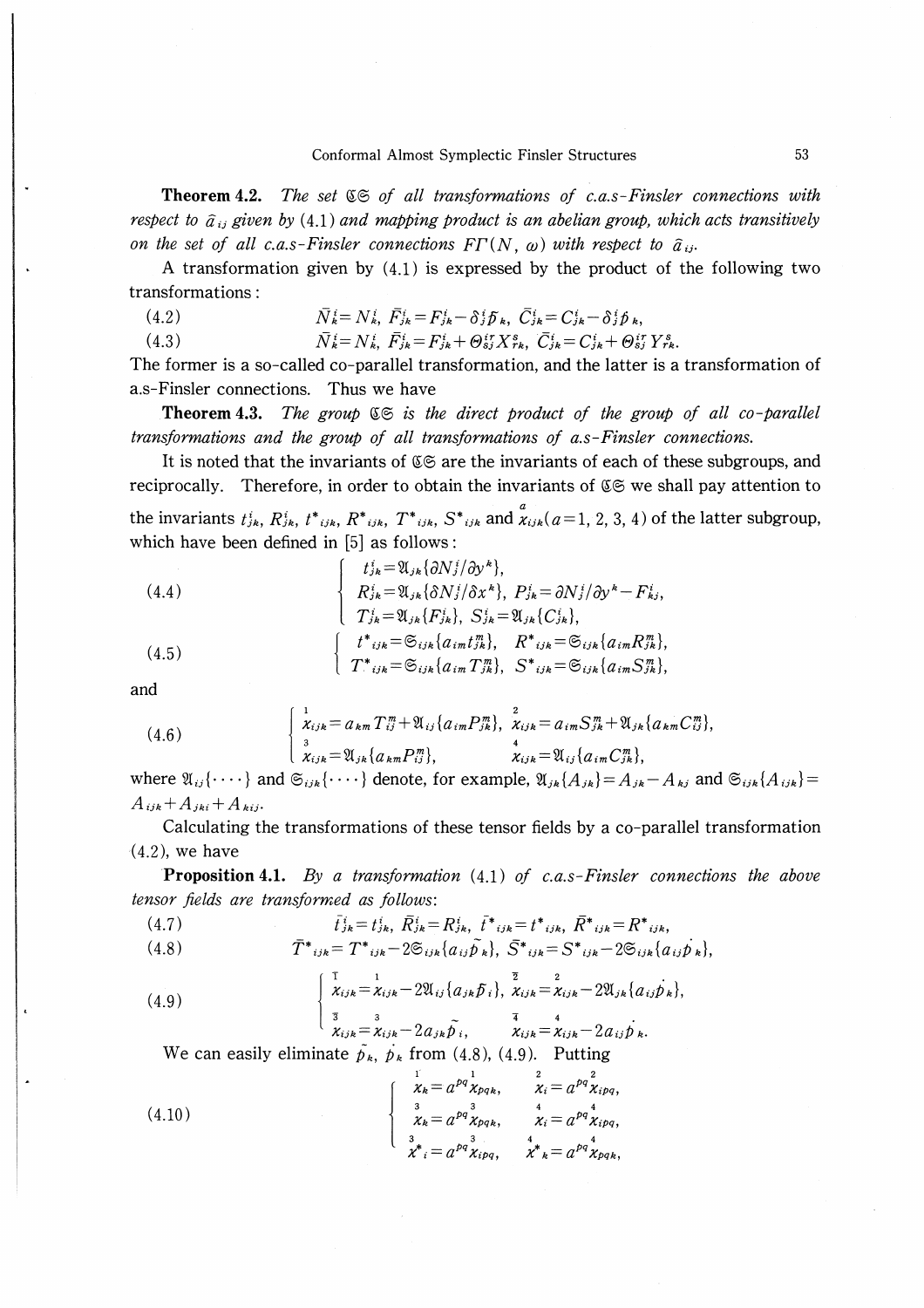we have from (4.9)

(4.11) 
$$
\begin{cases} \tilde{p}_{k} = \frac{1}{4} (\chi_{k} - \chi_{k}) = \frac{1}{2} (\chi_{k} - \chi_{k}) = \frac{1}{4 n} (\tilde{\chi}_{k}^{*} - \tilde{\chi}_{k}^{*}), \\ \dot{p}_{i} = \frac{1}{4} (\chi_{i} - \chi_{i}) = \frac{1}{2} (\chi_{i} - \chi_{i}) = \frac{1}{4 n} (\chi_{k}^{*} - \chi_{k}^{*}). \end{cases}
$$

As is easily shown from (4.6) it holds

(4.12) 
$$
\begin{array}{ccc}\n & & & & & 1 & 3 & 2 & 4 \\
\chi_k = 2\chi_k, & \chi_i = 2\chi_i.\n\end{array}
$$

We can recognize from (4.11) that the following tensor fields are invariants of  $\mathfrak{C} \circ \mathfrak{S}$ :

(4.13) 
$$
\rho_k = n\chi_k + \chi^*_{k}, \quad \rho_i = n\chi_i + \chi^*_{i}.
$$

If we substitute from (4.11) into (4.8), (4.9), we have the following invariants of  $\mathfrak{CS}$ :

(4.14) 
$$
\tau_{ijk} = T^*{}_{ijk} - \frac{1}{2} \mathfrak{S}_{ijk} \{ a_{ij} \chi_k \}, \quad \frac{2}{\tau_{ijk}} = S^*{}_{ijk} - \frac{1}{2} \mathfrak{S}_{ijk} \{ a_{ij} \chi_k \},
$$

$$
\begin{cases} \frac{1}{\sigma_{ijk}} = \frac{1}{\chi_{ijk}} - \frac{1}{2} \mathfrak{A}_{ij} \{ a_{jk} \chi_i \}, \quad \frac{2}{\sigma_{ijk}} = \frac{2}{\chi_{ijk}} - \frac{1}{2} \mathfrak{A}_{jk} \{ a_{ij} \chi_k \}, \\ \frac{3}{\sigma_{ijk}} = \chi_{ijk} - a_{jk} \chi_i, \quad \frac{4}{\sigma_{ijk}} = \chi_{ijk} - a_{ij} \chi_k. \end{cases}
$$

Thus we have proved

α α **Theorem 4.4.** The Finsler tensor fields  $t_{jk}$ ,  $R_{jk}$ ,  $t_{ijk}$ ,  $R_{ijk}$ ,  $\rho_k$  ( $a=1, 2$ ),  $\tau_{ijk}$  ( $a=1, 2$ ) and  $\sigma_{ijk}$  (a=1, 2, 3, 4), constructed for a c.a.s-Finsler connection with respect to a c.a.s-Finsler structure  $\hat{a}_{ij}$ , are invariants of the transformation group  $\mathfrak{C} \mathfrak{S}$ . They are uniquely determined by a given  $\hat{a}_{ij}$  and a given non-linear connection N.

# 5. C.a.s-structures in the tangent bundle.

If a non-linear connection is given on the tangent bundle, a 2-form  $Q \in A^2(T(M))$  is expressed as

(5.1) 
$$
Q = \frac{1}{2} \tilde{a}_{ij} dx^{i} \wedge dx^{j} + \tilde{b}_{ij} dx^{i} \wedge \delta y^{j} + \frac{1}{2} \tilde{c}_{ij} \delta y^{i} \wedge \delta y^{j}
$$

where  $\tilde{a}_{ij}=-\tilde{a}_{ji}$ ,  $\tilde{c}_{ij}=-\tilde{c}_{ji}$ . We say that  $\Omega$  is non-degenerate, if the matrix

(5.2) 
$$
A = \begin{bmatrix} \tilde{a}_{ij} & \tilde{b}_{ij} \\ -\tilde{b}_{ji} & \tilde{c}_{ij} \end{bmatrix}
$$

is non-singular. In this case Q determines a c.a.s-structure  $\hat{A}$  on  $T(M)$ .

**Definition 5.1.** A non-degenerate 2-form  $Q \in \Lambda^2$  ( $T(M)$ ) is called *conformally integrable*, if there exists a 1-form  $\lambda \in \Lambda^1(T(M))$  such that

(5.3) dQ-2A∧B.

Especially, if  $dQ = 0$ , then  $Q$  is called *integrable*.

If  $\Omega$ ,  $\Omega' \in \Lambda^2(T(M))$  have the relation

$$
(5.4) \t\t\t\t\tQ' = e^{2\Sigma} \mathcal{Q}
$$

for some scalar field  $\Sigma$  in  $T(M)$ , (5.3) implies

$$
(5.5) \t\t d\Omega' = 2\lambda' \wedge \Omega'
$$

where  $\lambda = \lambda + d\Sigma$ . Therefore, the above definition has the meaning depending on the c.a.s-

54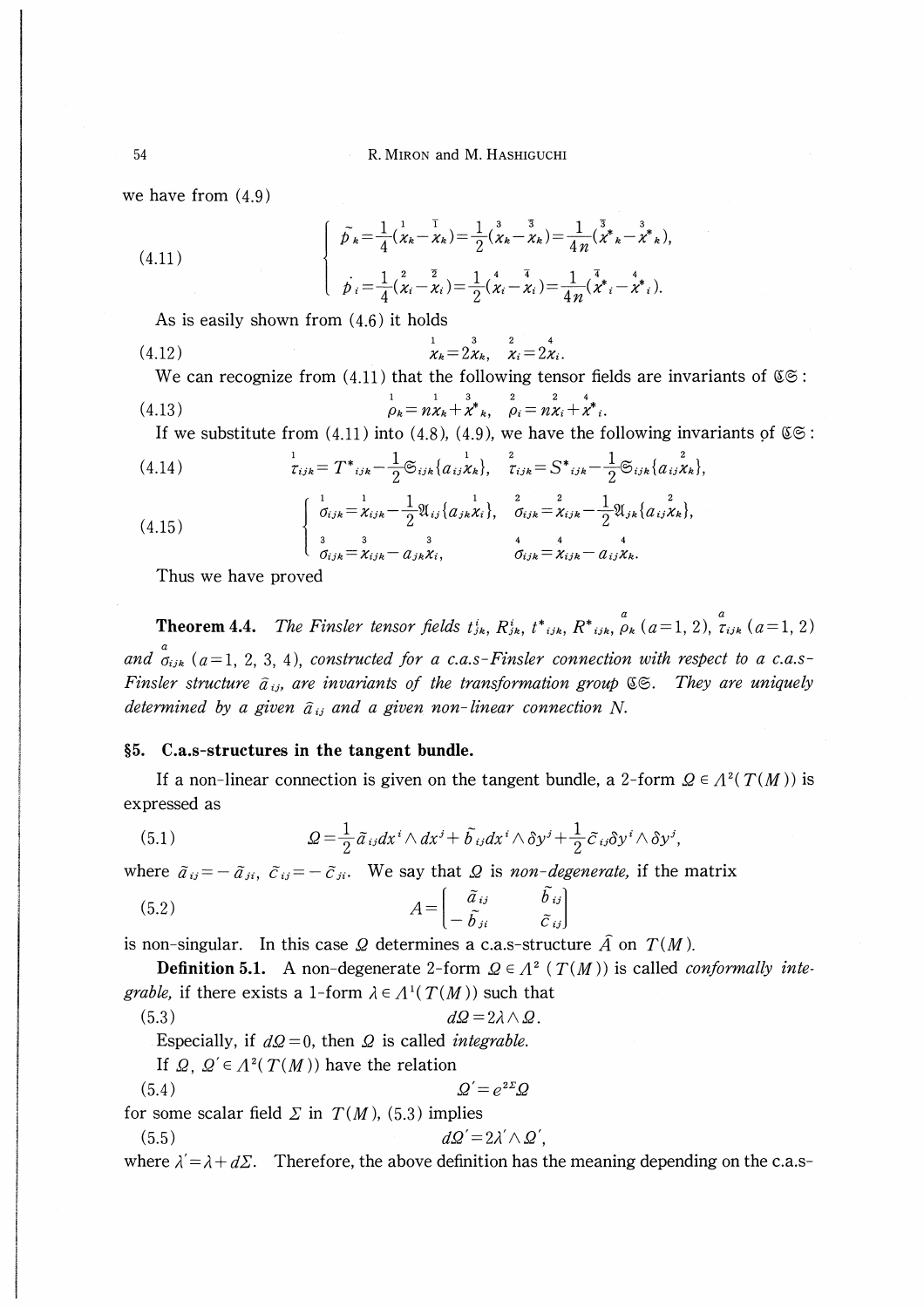structure  $\hat{A}$ , and we have

**Theorem 5.1.** Let a non-degenerate 2-form  $\Omega \in \Lambda^2(T(M))$  be conformally integrable. There exists an integrable 2-form  $\Omega'$  such that  $\Omega' = e^{2\Sigma}\Omega$ , if and only if the form  $\lambda$ appearing in  $(5.3)$  is exact.

Let us express the exterior differential  $d\Omega$  of  $\Omega \in \Lambda^2(T(M))$  given by (5.1) in the form

(5.6) 
$$
d\Omega = \frac{1}{6} \omega_{ijkl} dx^i \wedge dx^j \wedge dx^k + \frac{1}{2} \omega_{ijkl} dx^i \wedge dx^j \wedge \delta y^k + \frac{1}{2} \omega_{ijk} dx^i \wedge \delta y^j \wedge \delta y^k + \frac{1}{6} \omega_{ijk} \delta y^i \wedge \delta y^j \wedge \delta y^k.
$$

Since  $\tilde{a}_{ij}$ ,  $\tilde{b}_{ij}$ ,  $\tilde{c}_{ij}$  in (5.1) are considered as Finsler tensor fields on the base manifold M, we have

**Proposition 5.1.** If a Finsler connection is given on M,  $\omega_{ijk}$  (a=1, 2, 3, 4) in (5.6) have the expressions

(5.7) 
$$
\begin{cases} \n\frac{1}{\omega_{ijk}} = \mathfrak{S}_{ijk} \{ \tilde{a}_{ij|k} + \tilde{a}_{im} T_{jk}^{m} + \tilde{b}_{im} R_{jk}^{m} \},\\ \n\frac{2}{\omega_{ijk}} = \tilde{a}_{ij|k} + \tilde{b}_{mk} T_{ji}^{m} + \tilde{c}_{km} R_{ij}^{m} + \mathfrak{A}_{ij} \{ \tilde{b}_{jkl} + \tilde{a}_{im} C_{jk}^{m} + \tilde{b}_{im} P_{jk}^{m} \},\\ \n\frac{2}{\omega_{ijk}} = \tilde{b}_{im} S_{jk}^{m} + \tilde{c}_{jkl} + \mathfrak{A}_{jk} \{ \tilde{b}_{ij|k} + \tilde{b}_{mj} C_{ik}^{m} + \tilde{c}_{mj} P_{ik}^{m} \},\\ \n\frac{4}{\omega_{ijk}} = \mathfrak{S}_{ijk} \{ \tilde{c}_{ij|k} + \tilde{c}_{im} S_{jk}^{m} \}. \n\end{cases}
$$

**Theorem 5.2.** A non-degenerate 2-form  $\Omega \in \Lambda^2(T(M))$  given by (5.1) is conformally integrable, if and only if there exists a 1-form  $\lambda = \tilde{\lambda}_i dx^i + \lambda_i \delta y^i \in A^1(T(M))$  such that the Finsler tensor fields  $\omega_{ijk}$  (a=1, 2, 3, 4) given by (5.7) are expressed as

 $(5.8)$ 

$$
\begin{cases}\n\frac{1}{\omega_{ijk}} = 2 \mathfrak{S}_{ijk} {\{\tilde{a}_{ij} \tilde{\lambda}_{k}\}}, \\
\frac{2}{\omega_{ijk}} = 2 \mathfrak{A}_{ij} {\{\tilde{b}_{jk} \tilde{\lambda}_{i}\}} + 2 \tilde{a}_{ij} \lambda_{k}, \\
\frac{3}{\omega_{ijk}} = 2 \tilde{c}_{jk} \tilde{\lambda}_{i} + 2 \mathfrak{A}_{jk} {\{\tilde{b}_{ij} \lambda_{k}\}}, \\
\frac{4}{\omega_{ijk}} = 2 \mathfrak{S}_{ijk} {\{\tilde{c}_{ij} \lambda_{k}\}}.\n\end{cases}
$$

# §6. Conformal integrabilities of a c.a.s-Finsler structure.

Assume that a non-linear connection N be given in the tangent bundle  $T(M)$ . Then a c.a.s-Finsler structure  $\hat{a}_{ij}$  is lifted to a 2-form  $\Omega \in \Lambda^2(T(M))$  in various ways. We consider the lifted forms  $\Omega$  of the types II, I+II, I+III and II+III given by (5.1) with the following coefficients.

|            | $\tilde{a}$ ij | $b_{ij}$ | $\tilde{C}_{ij}$ |
|------------|----------------|----------|------------------|
|            |                | $a_{ij}$ |                  |
| $I+II$     | $a_{ij}$       | $a_{ij}$ |                  |
| $I + III$  | $a_{ij}$       |          | $a_{ij}$         |
| $II + III$ |                | $a_{ij}$ | $a_{ij}$         |

**Proposition 6.1.** Each 2-form  $\Omega$  of the types II, I+II, I+III and II+III is nondegenerate, and defines a c.a.s-structure on  $T(M)$ .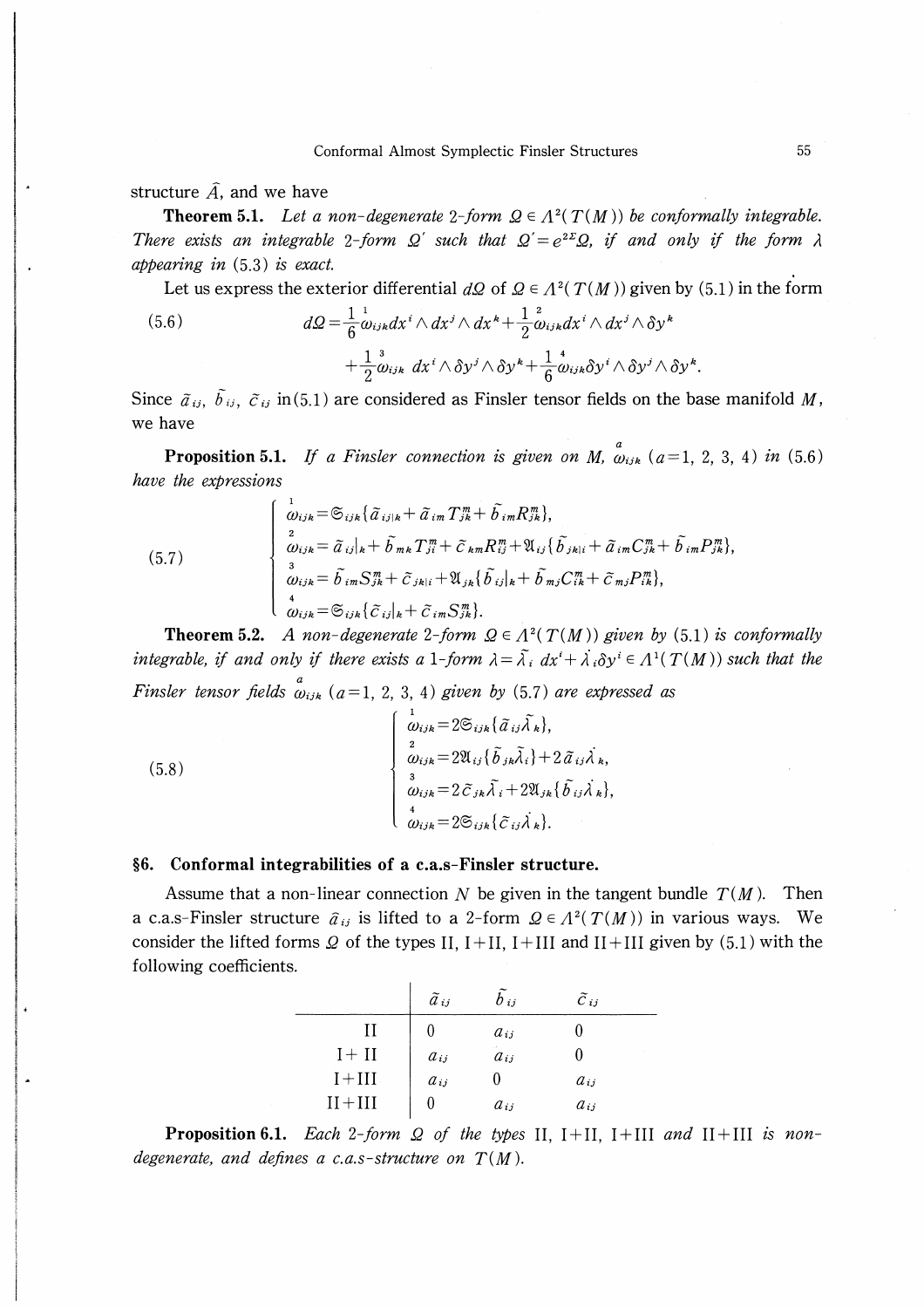**Proposition 6.2.** Let  $FT(N, \omega)$  be a c.a.s-Finsler connection with respect to a c.a.s-Finsler structure  $\hat{a}_{ij}$ . The coefficients  $\hat{a}_{ijk}$  (a=1, 2, 3, 4) of the exterior differential dQ of the 2-form  $\Omega$  given in Proposition 6.1 are expressed as follows:

1  $II: \omega_{ijk}=R^*_{ijk}$  $\overline{3}$   $\overline{2}$  $\omega_{ijk} = \chi_{ijk} + 2\mathfrak{A}_{jk}\{a_{ij}\omega_k\}$  $\mathrm{I} + \mathrm{II}$  :  $\stackrel{\scriptscriptstyle1}{\omega_{ijk}} = R^*{}_{ijk} + T^*{}_{ijk}$  $+ 2 \mathfrak{S}_{ijk} \{a_{ij} \tilde{\omega}_k\},\$ 3 2  $\omega_{ijk} = x_{ijk} + 2\mathfrak{A}_{jk} \{a_{ij}\omega_k\}$  $\mathrm{I+III:\ \stackrel{1}{\omega}_{ijk}=T^{*}}_{ijk}+2\mathfrak{S}_{ijk}\{a_{ij}\tilde{\omega}_{k}\}}$ 3 3  $\omega_{ijk} = \chi_{ijk} + 2a_{jk}\tilde{\omega}_i,$ II + III :  $\omega_{ijk} = R^*{}_{ijk}$ , 3 2 3  $\omega_{ijk} = \chi_{ijk} + \chi_{ijk} + 2a_{jk}\tilde{\omega}_i$  $+ 2\mathfrak{A}_{jk}\{a_{ij}\dot{\omega}_k\},\$ 2 1  $\omega_{ijk} = \chi_{ijk} + 2\mathfrak{A}_{ij}\{a_{jk}\tilde{\omega}_i\},\,$ 4  $\omega_{ijk}=0$  ; 2 1 4  $\omega_{ijk} = \chi_{ijk} + \chi_{ijk} + 2\mathfrak{A}_{ij} \{a_{jk}\omega_i\}$  $+2a_{ii}\dot{\omega}_k$ 4  $\omega_{ijk}=0$  ; 2 4  $\omega_{ijk}=\chi_{ijk}+ a_{km}R_{ij}^{m}+2a_{ij}\dot{\omega}_{k}$ 4  $\omega_{ijk} = S^*{}_{ijk}+2\mathfrak{S}_{ijk}\{a_{ij}\omega_k\}$ ; 2 1  $\omega_{ijk} = \chi_{ijk} + a_{km}R_{ij}^m + 2\mathfrak{A}_{ij}\{a_{jk}\tilde{\omega}_i\}$  $\omega_{ijk} = S^*{}_{ijk} + 2\mathfrak{S}_{ijk} \{a_{ij}\dot{\omega}_k\}.$ 

**Definition 6.1.** A c.a.s-Finsler structure  $\hat{a}_{ij}$  is called *conformally integrable* of the type II,  $I+II$ ,  $I+III$  or  $II+III$ , if there exists a non-linear connection such that the corresponding lifted 2-form of  $T(M)$  is conformally integrable.

If  $a_{ij}=e^{2\sigma}a_{ij}$ , then the lifted 2-forms have the relation  $Q' = e^{2\sigma}Q$ . Hence, from the remark followed by Definition 5.1 the above definition has the meaning depending on the c.a.s-Finsler structure  $a_{ij}$ . Then, from Theorem 5.2 and Proposition 6.2 we have

**Theorem 6.1.** A c.a.s-Finsler structure  $\hat{a}_{ij}$  is conformally integrable of the type of II, I+II, I+III or II+III, if and only if there exists c.a.s-Finsler connection  $FT(N, \omega)$  with respect to  $\hat{a}_{ij}$  and a 1-form  $\lambda$  on  $T(M)$  satisfying the following conditions :

II: 
$$
R^*_{ijk}=0
$$
,  
\n
$$
\frac{1}{\chi_{ijk}}+2\mathfrak{A}_{ij}\{\alpha_{jk}(\tilde{\omega}_{i}-\tilde{\lambda}_{i})\}=0,
$$
\n
$$
\frac{2}{\chi_{ijk}}+2\mathfrak{A}_{jk}\{\alpha_{ij}(\omega_{k}-\lambda_{k})\}=0;
$$
\nI+ II:  $R^*_{ijk}+T^*_{ijk}+2\mathfrak{S}_{ijk}\{\alpha_{ij}(\tilde{\omega}_{k}-\tilde{\lambda}_{k})\}=0,$   
\n
$$
\frac{1}{\chi_{ijk}}+\frac{4}{\chi_{ijk}}+2\mathfrak{A}_{ij}\{\alpha_{jk}(\tilde{\omega}_{i}-\tilde{\lambda}_{i})\}+2\alpha_{ij}(\omega_{k}-\lambda_{k})=0,
$$
\n
$$
\frac{2}{\chi_{ijk}}+2\mathfrak{A}_{jk}\{\alpha_{ij}(\omega_{k}-\lambda_{k})\}=0;
$$
\nI+III:  $T^*_{ijk}+2\mathfrak{S}_{ijk}\{\alpha_{ij}(\tilde{\omega}_{k}-\tilde{\lambda}_{k})\}=0,$   
\n
$$
\frac{4}{\chi_{ijk}}+a_{km}R^m_{ij}+2a_{ij}(\omega_{k}-\lambda_{k})=0,
$$
\n
$$
\frac{3}{\chi_{ijk}}+2a_{jk}(\tilde{\omega}_{i}-\tilde{\lambda}_{i})=0,
$$
\nS\*<sub>ijk</sub>+2\mathfrak{S}\_{ijk}\{\alpha\_{ij}(\omega\_{k}-\lambda\_{k})\}=0;\nII+III:  $R^*_{ijk}=0,$   
\n
$$
\frac{1}{\chi_{ijk}}+a_{km}R^m_{ij}+2\mathfrak{A}_{ij}\{\alpha_{jk}(\tilde{\omega}_{i}-\tilde{\lambda}_{i})\}=0,
$$
\n
$$
\frac{2}{\chi_{ijk}}+\frac{3}{\chi_{ijk}}+2a_{jk}(\tilde{\omega}_{i}-\tilde{\lambda}_{i})+2\mathfrak{A}_{jk}\{\alpha_{ij}(\omega_{k}-\lambda_{k})\}=0,
$$